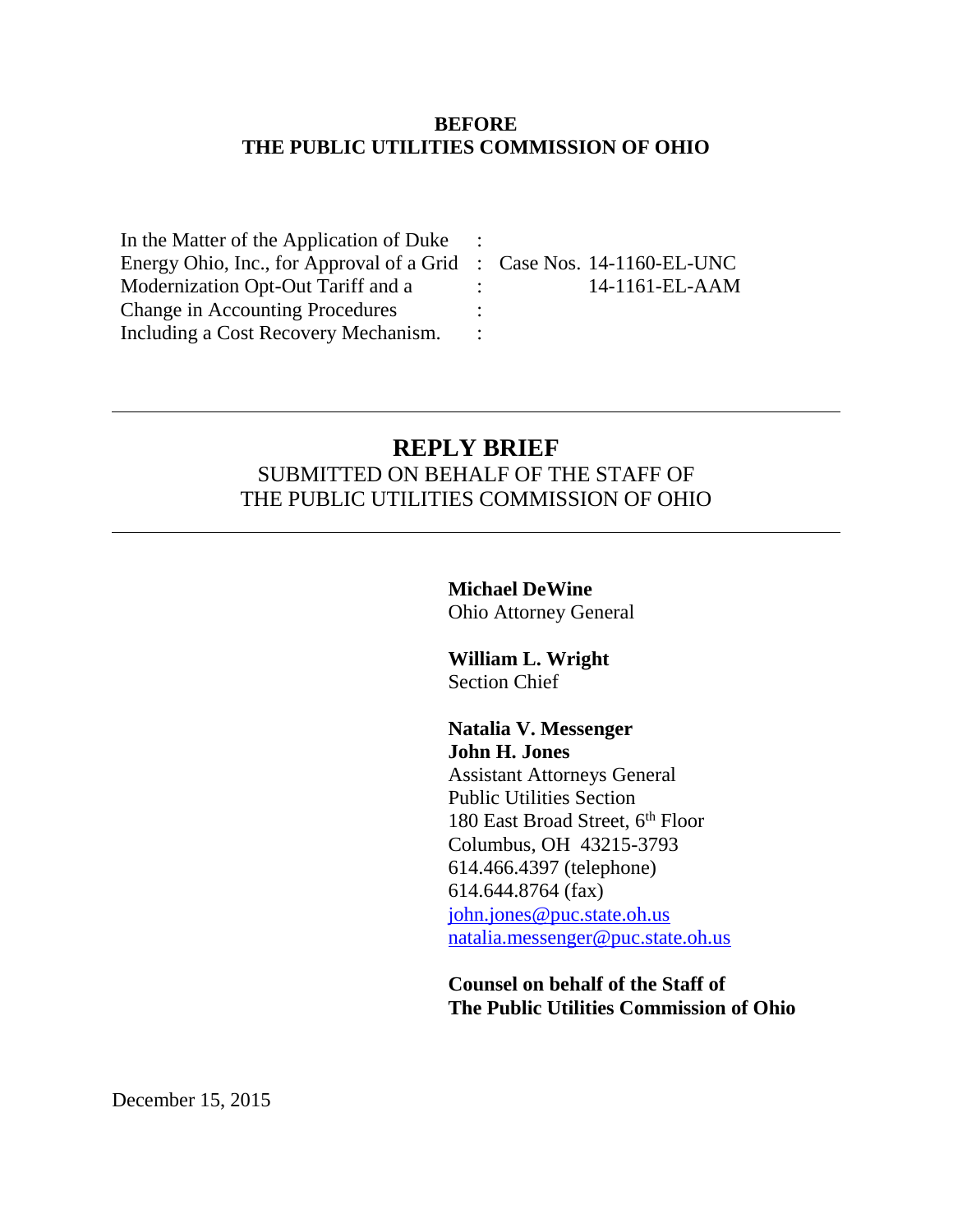## **TABLE OF CONTENTS**

# **Page**

| A.        | The deferral criteria used by Staff to evaluate deferral<br>requests is consistent with the Commission's review of |  |
|-----------|--------------------------------------------------------------------------------------------------------------------|--|
| <b>B.</b> | The one-time fixed charge for IT system change costs<br>should not be granted deferral because it does not meet    |  |
|           |                                                                                                                    |  |
|           |                                                                                                                    |  |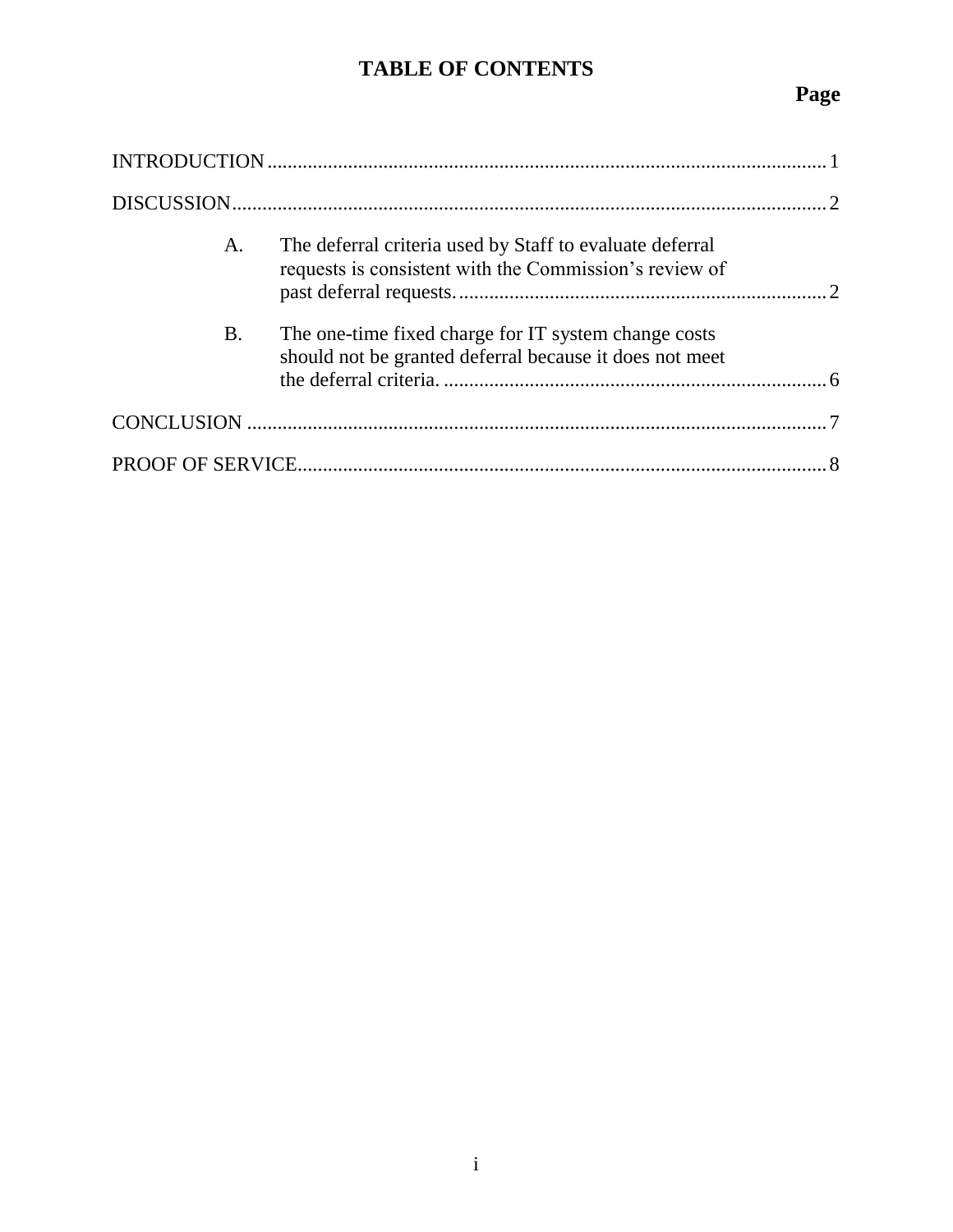#### **BEFORE THE PUBLIC UTILITIES COMMISSION OF OHIO**

| In the Matter of the Application of Duke                             |               |                   |
|----------------------------------------------------------------------|---------------|-------------------|
| Energy Ohio, Inc., for Approval of a Grid : Case Nos. 14-1160-EL-UNC |               |                   |
| Modernization Opt-Out Tariff and a                                   | $\mathcal{L}$ | $14-1161$ -EL-AAM |
| <b>Change in Accounting Procedures</b>                               |               |                   |
| Including a Cost Recovery Mechanism.                                 |               |                   |

### **REPLY BRIEF** SUBMITTED ON BEHALF OF THE STAFF OF THE PUBLIC UTILITIES COMMISSION OF OHIO

### **INTRODUCTION**

The Staff of the Public Utilities Commission of Ohio ("Staff") has set forth a valid and reasonable list of deferral criteria that it uses to evaluate deferral requests.<sup>1</sup> In its Post-Hearing Brief, Duke Energy Ohio ("Duke" or "the Company") mischaracterizes Staff Witness Lipthratt's testimony regarding the criteria, as well as the origin and application of the criteria in past cases. The deferral criteria originated from an application filed by a company in a past case, and Staff has developed it into the six criteria presented in this case. Several of the criteria have been used by the Commission in past cases to

 $\overline{a}$ 

<sup>1</sup> *See* Prefiled Testimony of David M. Lipthratt ("Lipthratt Test.") at 5-6 (Oct. 2, 2015).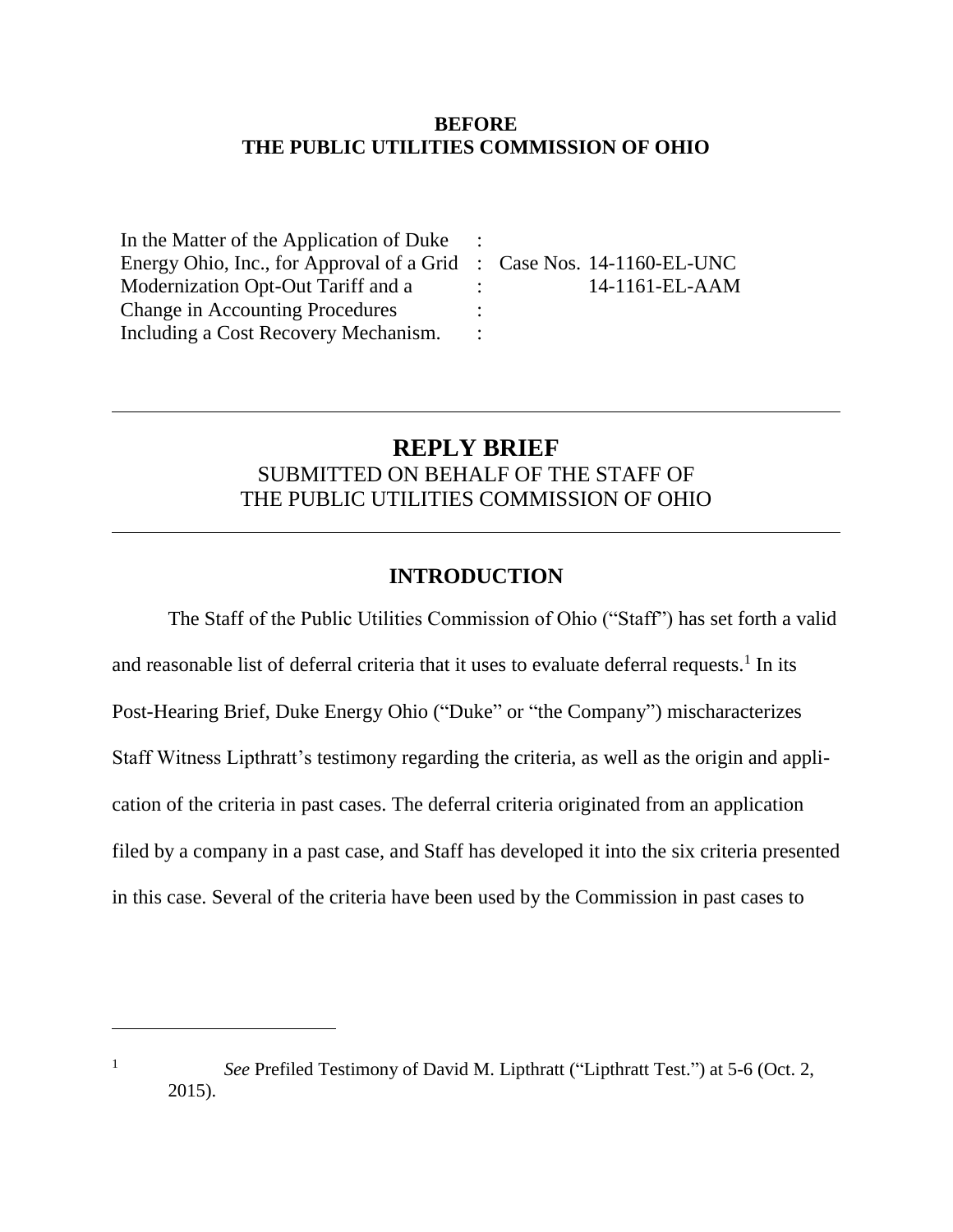review deferral requests. The Commission should apply Staff's deferral criteria to Duke's deferral request in this case and deny deferral.

### **DISCUSSION**

### **A. The deferral criteria used by Staff to evaluate deferral requests is consistent with the Commission's review of past deferral requests.**

The deferral criteria is supported by previous Commission decisions. Most recently, in Case No. 15-222-GA-AAM, Staff filed Review and Recommendations that listed the criteria.<sup>2</sup> Staff used the criteria there to review the deferral request and make its recommendation.<sup>3</sup> The Commission granted Ohio Gas's deferral request, adopting Staff's recommendations in their entirety."<sup>4</sup> By adopting Staff's recommendations, the Commission accepted Staff's use of the deferral criteria to evaluate the request.

Mr. Lipthratt properly represented the origin of Staff's deferral criteria. As Mr. Lipthratt testified, in Case No. 98-1701-WS-AAM, Citizens Utilities Company of Ohio put forth two of the six criteria now used by Staff for reviewing deferral requests: the problem is outside the control of the applicant and the expenditures are atypical and

 $\frac{1}{2}$ 

3

4

*In the Matter of the Application of the Ohio Gas Company for Approval to Change Accounting Methods*, Case No. 15-222-GA-AAM ("*In re Ohio Gas Co.*") (Staff's Review and Recommendations at 3) (May 15, 2015).

*Id.*; *see also* Tr. at 164.

*In re Ohio Gas Co.* (Finding and Order at 6) (Jul. 29, 2015); *see also* Tr. at 164. Although the deferral criteria is not listed in the Finding and Order, Duke need only look to Staff's Review and Recommendations to see what the Commission adopted in its Finding and Order.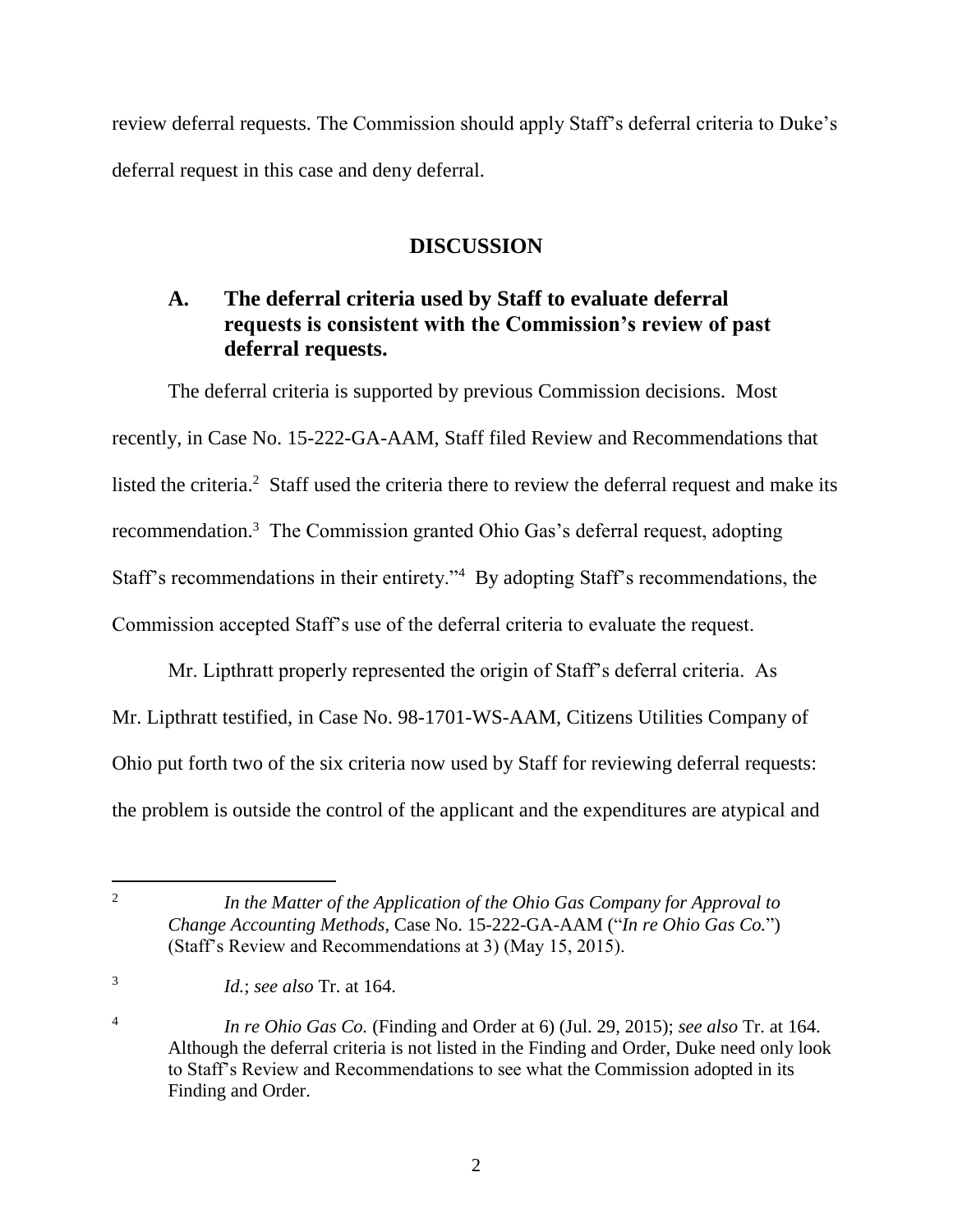infrequent.<sup>5</sup> Mr. Lipthratt stated that the Citizens case was only the starting point for the criteria used today and it "began to grow from there."<sup>6</sup> The Commission does indeed acknowledge the criteria that Citizens put forth.<sup>7</sup> The Commission ultimately decided to deny the deferral because Citizens did not provide sufficient information on the financial impact of the costs on the Company, $\frac{8}{3}$  which is actually another criterion for evaluating deferral requests.<sup>9</sup>

In its brief, the Company lists several cases in which the Commission granted a deferral for one-time costs.<sup>10</sup> The Company, however, overlooked the reasoning used by the Commission in several of those cases. While the Commission may not have listed and numbered the criteria, it still used several of the criteria in its analysis in the cases

 $\overline{5}$ <sup>5</sup> Tr. at 165; *see also In the Matter of the Application of Citizens Utilities Company of Ohio for an Order Approving Deferred Accounting for Year 2000 Compliance Costs*, Case No. 98-1701-WS-AAM ("*In re Citizens Utilities Co.*") (Application at 3-4) (Dec. 29, 1998).  $\frac{6}{r}$  Tr. at 165. 7 *In re Citizens Utilities Co.* (Finding and Order at 1) (Apr. 29, 1999). 8 *Id.* at 2.

<sup>9</sup> Lipthratt Test. at 5 (listing "financial harm to the Company" as a criterion).

<sup>10</sup> Duke Brief at 3-4.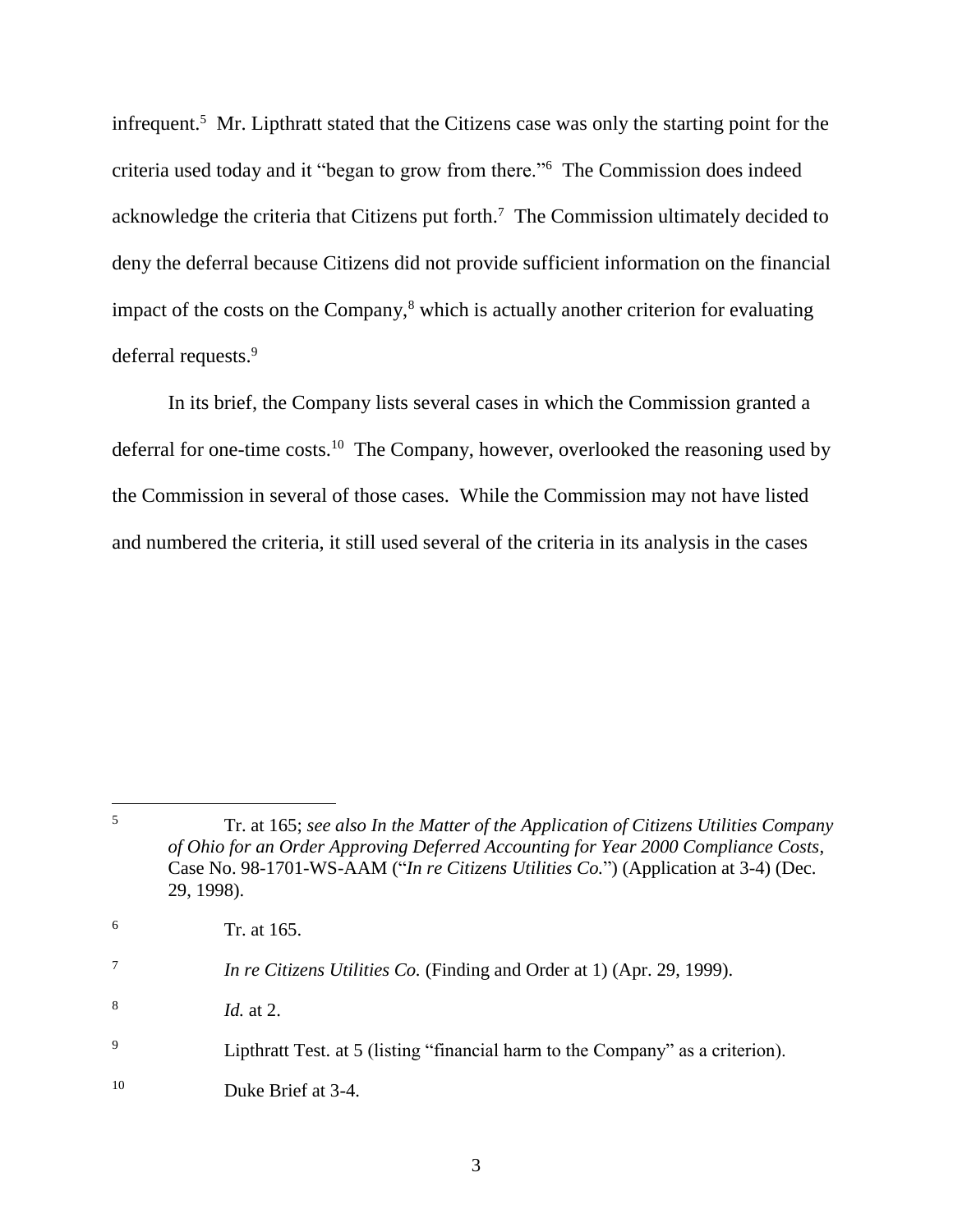provided.<sup>11</sup> For instance, in Case No. 12-3224-GA-AAM, the Commission analyzed the deferral request by considering that the costs incurred were a necessary cost of doing business (outside of the control of the company), could negatively impact earnings if not deferred (financial harm to the company), and were not recovered in base rates (current level of costs included in the last rate case was insufficient).<sup>12</sup> In Case No. 14-1615-GA-AAM, the Commission again used several of the deferral criteria.<sup>13</sup> It considered that the costs were incurred in complying with federal law (outside of the control of the company), may compromise the company's financial integrity if not deferred (financial harm to the company), and were not recovered in base rates (current level of costs included in the last rate case was insufficient).<sup>14</sup> The criteria used by Staff here is found throughout the cases provided by Duke.

<sup>11</sup> *See*, *e.g., In the Matter of Columbia Gas of Ohio, Inc. for Approval to Change Accounting Methods*, Case No. 09-371-GA-AAM (Entry at 2-3) (Jul. 8, 2009) (granting deferral because the expenses were "a necessary business cost," outside of the company's control); *In the Matter of the Application of Duke Energy Ohio, Inc. for Authority to Defer Environmental Investigation and Remediation Costs*, Case No. 09-712-GA-AAM (Finding and Order at 3) (Nov. 12, 2009) (granting deferral because the costs were incurred "in compliance with Ohio regulations and federal statutes); *In the Matter of the Application of The Dayton Power and Light Company for Authority to Modify its Accounting Procedures for Certain Storm-Related Service Restoration Costs*, Case No. 12-2281-EL-AAM (Finding and Order at 2) (Dec. 19, 2012) (granting deferral of expenses that are incremental to base rates); *In the Matter of the Application for Approval to Establish a Regulatory Asset*, Case No. 12-3224-GA-AAM; *In the Matter of the Application for Authority to Establish a Regulatory Asset*, Case No. 14-1615-GA-AAM.

<sup>12</sup> *In the Matter of the Application for Authority to Establish a Regulatory Asset*, Case No. 12-3224-GA-AAM (Finding and Order at 2-3) (Oct. 30, 2013).

<sup>13</sup> *In the Matter of the Application for Authority to Establish a Regulatory Asset*, Case No. 14-1615-GA-AAM (Finding and Order at 15-19) (Dec. 17, 2014).

<sup>14</sup> *Id.*

 $11$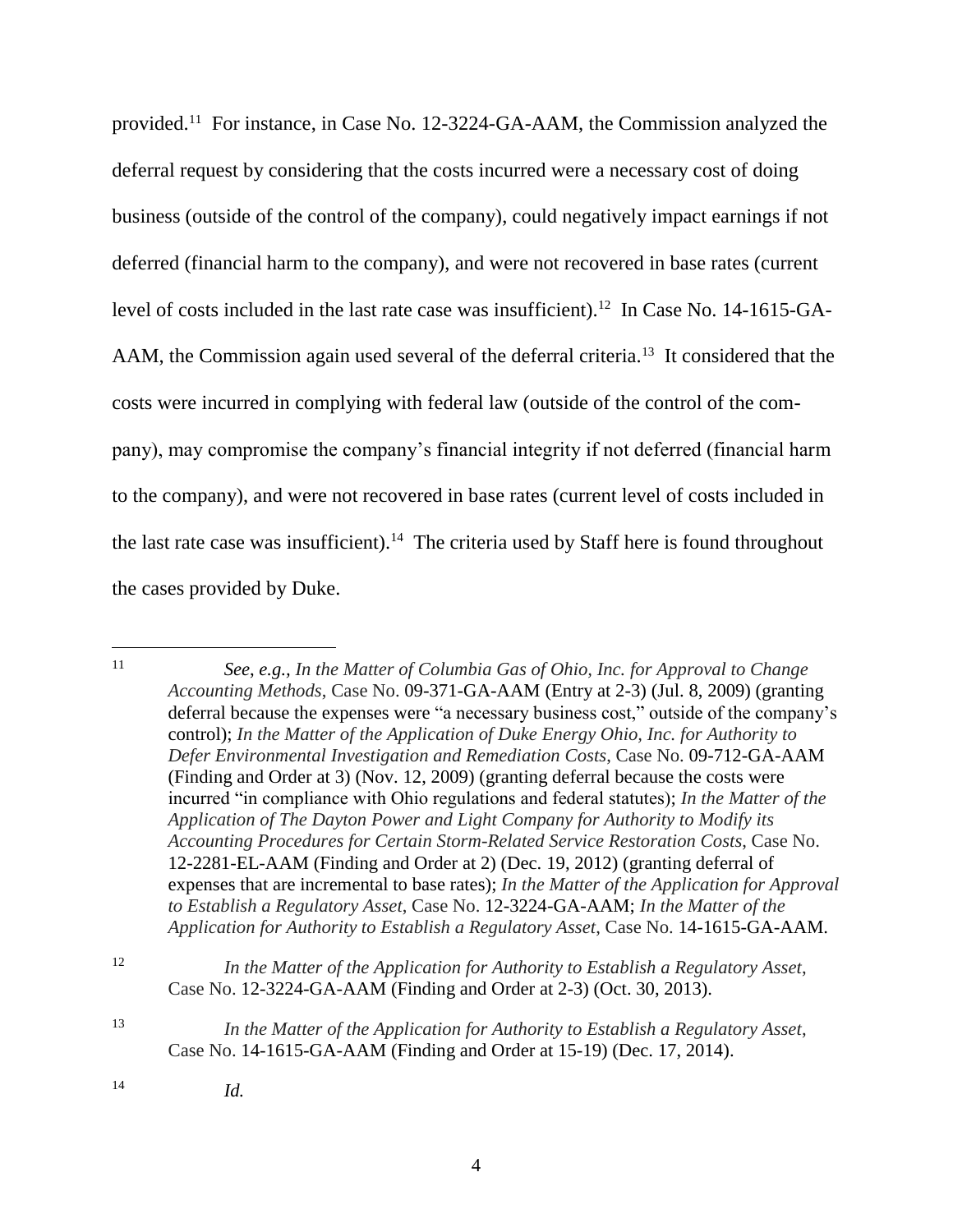In providing those cases, Duke also sought to show that the Commission has granted deferral requests in past cases for one-time costs and requests that the Commission do so here. However, Mr. Lipthratt explains that "each case is unique" and must "be reviewed as a whole."<sup>15</sup> Duke must prove that deferral is warranted here based on the criteria provided by Staff.

The deferral criteria has been standardized by Staff recently in order to provide for a more uniform review of deferral requests. That is evident in recent cases, such as 15- 222-GA-AAM and the case before us now.<sup>16</sup> The fact that the criteria have been compiled into a list and numbered does not mean that they are new to Staff or the Commission. A careful reading of the authority provided by Mr. Lipthratt and Duke reveals that this criteria is not "random and unsupported;" it did not "originate out of nowhere." It is supported by past cases and should be applied here by the Commission.

<sup>15</sup> Tr. at 166.

<sup>16</sup> On December 9, 2015, Staff filed a letter recommending deferral in Case No. 15- 855-GA-AAM. Staff listed the criteria in that letter.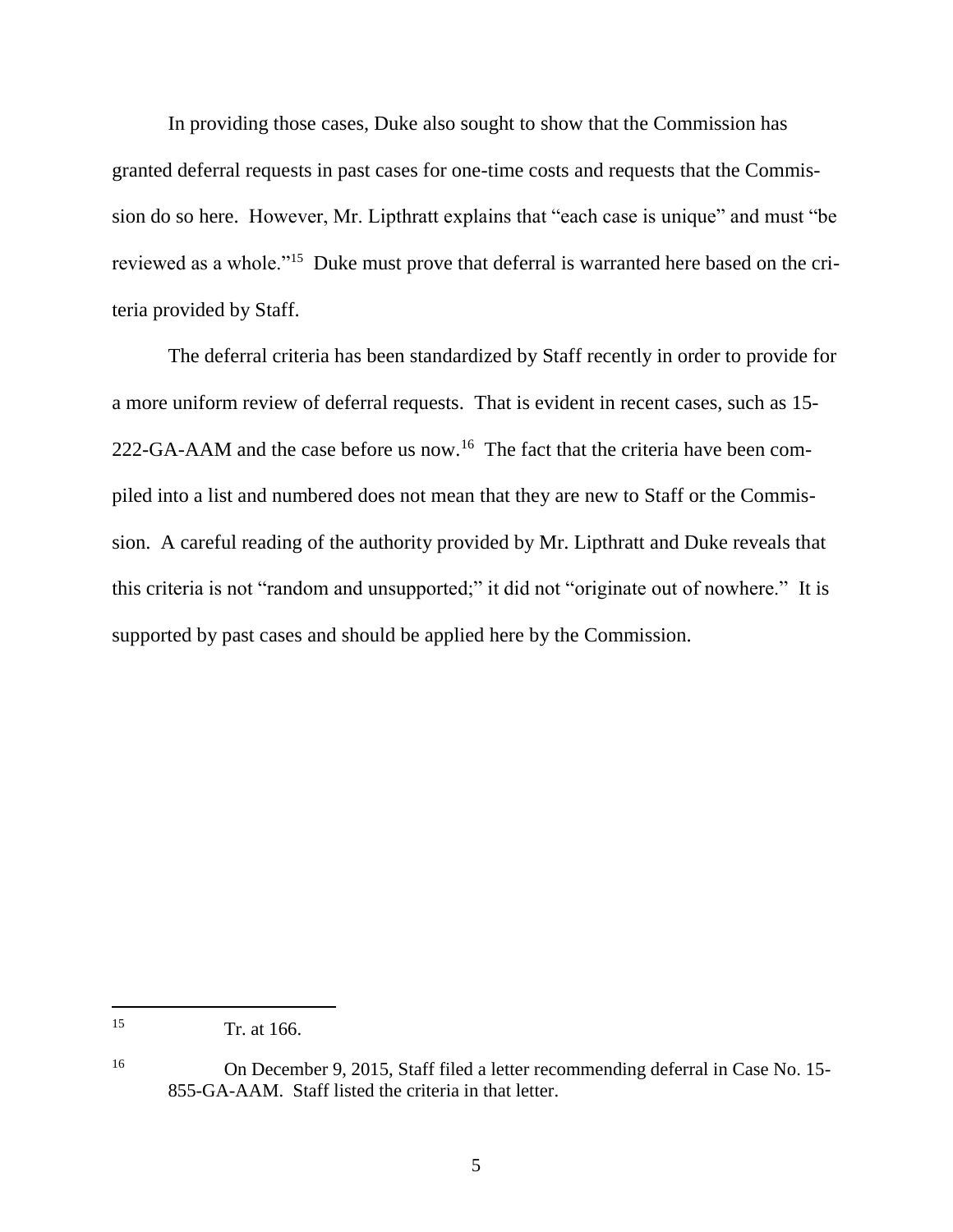### **B. The one-time fixed charge for IT system change costs should not be granted deferral because it does not meet the deferral criteria.**

Duke has not met the criteria set forth by staff for determining the deferral of costs. Duke has not shown that the level of costs included in the last rate case was insufficient.<sup>17</sup> In fact, Duke ignores that criteria and criticizes Staff for not proposing an alternative method for recovering IT costs.<sup>18</sup> Because Staff found that the IT costs were included in base rates, $^{19}$  Duke is already recovering these costs. There is no need to suggest another method for recovery. Staff also found that the IT costs were not material in nature and would not cause financial harm to the Company if not granted deferral. And the costs are not atypical or infrequent. Therefore, the one-time fixed charge for IT system change costs must not be granted deferral.

The Commission cannot rubber stamp the Company's application simply because the Company is aware of their costs. Duke is only in the best position to provide sufficient information concerning its costs to the Commission for review. Because Duke has failed to do that, the Commission should deny deferral and grant recovery as proposed by Staff.

<sup>17</sup> See OCC Ex. 3, Testimony of James D. Williams at 11-12 (Sep. 18, 2015) (Duke claims information requested by OCC was not available to confirm its total annual costs for billing system changes incurred during the test year for its last electric distribution rate case and what it has incurred each year since its last distribution rate case.).

<sup>18</sup> Duke Brief at 5.

<sup>19</sup> Lipthratt Test. at 6.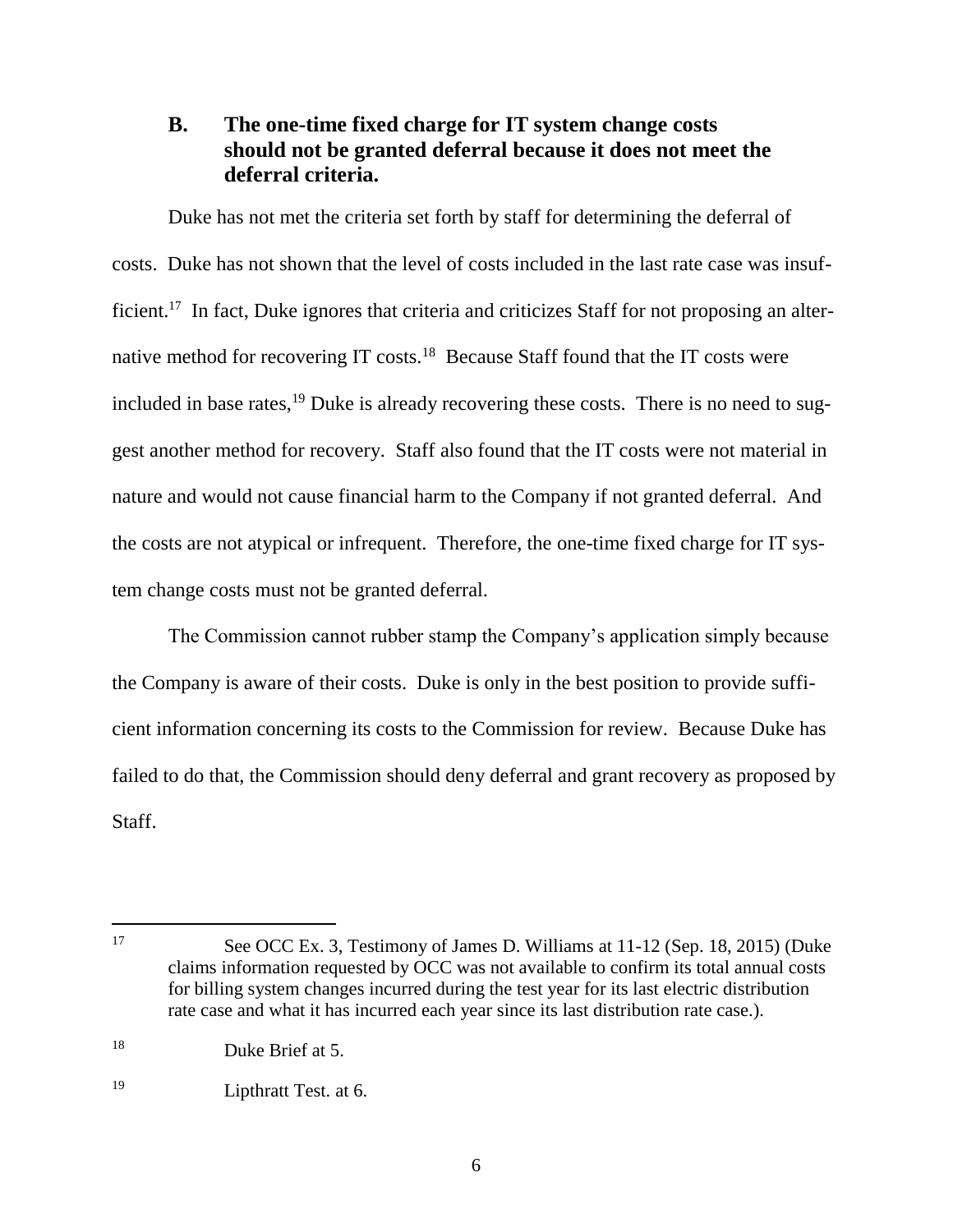#### **CONCLUSION**

The Commission should apply the deferral criteria set forth by Staff to review

Duke's deferral request. Because Duke's IT costs do not meet the deferral criteria, the

Commission should deny deferral.

Respectfully submitted,

**Michael DeWine** Ohio Attorney General

**William L. Wright** Section Chief

### *Natalia V. Messenger*

**Natalia V. Messenger John H. Jones** Assistant Attorneys General Public Utilities Section 180 East Broad Street, 6<sup>th</sup> Floor Columbus, OH 43215-3793 614.466.4397 (telephone) 614.644.8764 (fax) [natalia.messenger@puc.state.oh.us](mailto:natalia.messenger@puc.state.oh.us) [john.jones@puc.state.oh.us](mailto:john.jones@puc.state.oh.us)

**Counsel on behalf of the Staff of The Public Utilities Commission of Ohio**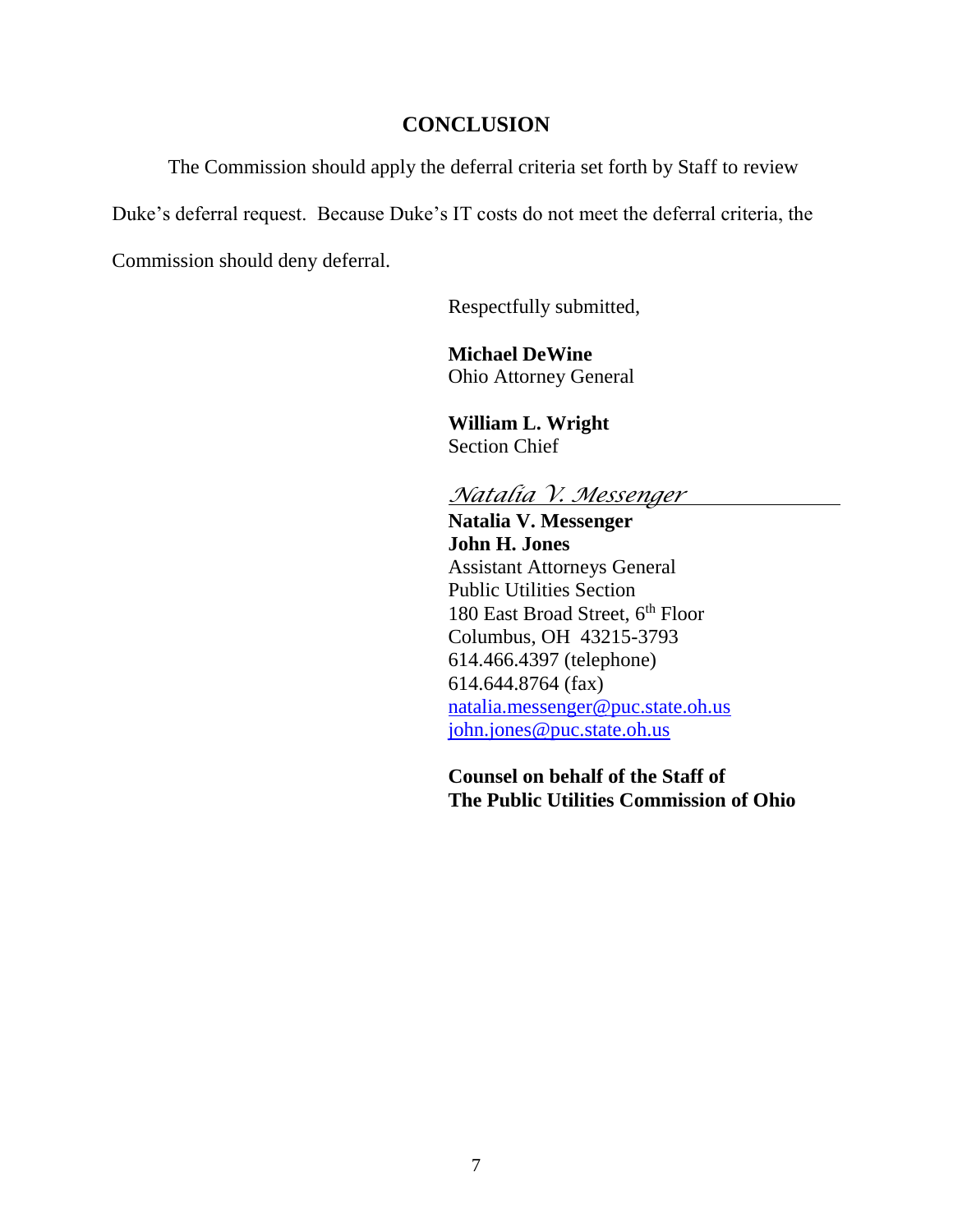#### **PROOF OF SERVICE**

I hereby certify that a true copy of the foregoing **Reply Brief** submitted on behalf

of the Staff of the Public Utilities Commission of Ohio, was served via electronic mail

upon the following Parties of Record, this 15<sup>th</sup> day of December, 2015.

*Natalia V. Messenger*

**Natalia V. Messenger** Assistant Attorney General

#### **Parties of Record:**

Amy B. Spiller Elizabeth H. Watts Duke Energy Ohio, Inc. 139 East Fourth Street Cincinnati, OH 45201-0960 [amy.spiller@duke-energy.com](mailto:amy.spiller@duke-energy.com) [elizabeth.watts@duke-energy.com](mailto:elizabeth.watts@duke-energy.com)

Terry L. Etter Assistant Consumers Counsel Office of the Ohio Consumers' Counsel 10 West Broad Street, 18th Floor Columbus, OH 43215 [etter@occ.state.oh.us](mailto:etter@occ.state.oh.us)

Colleen L. Mooney Ohio Partners for Affordable Energy 231 West Lima Street Findlay, OH 45839-1793 [cmooney@ohiopartners.org](mailto:cmooney@ohiopartners.org)

Dane Stinson Bricker & Eckler 100 South Third Street Columbus, OH 43215 [dstinson@bricker.com](mailto:dstinson@bricker.com)